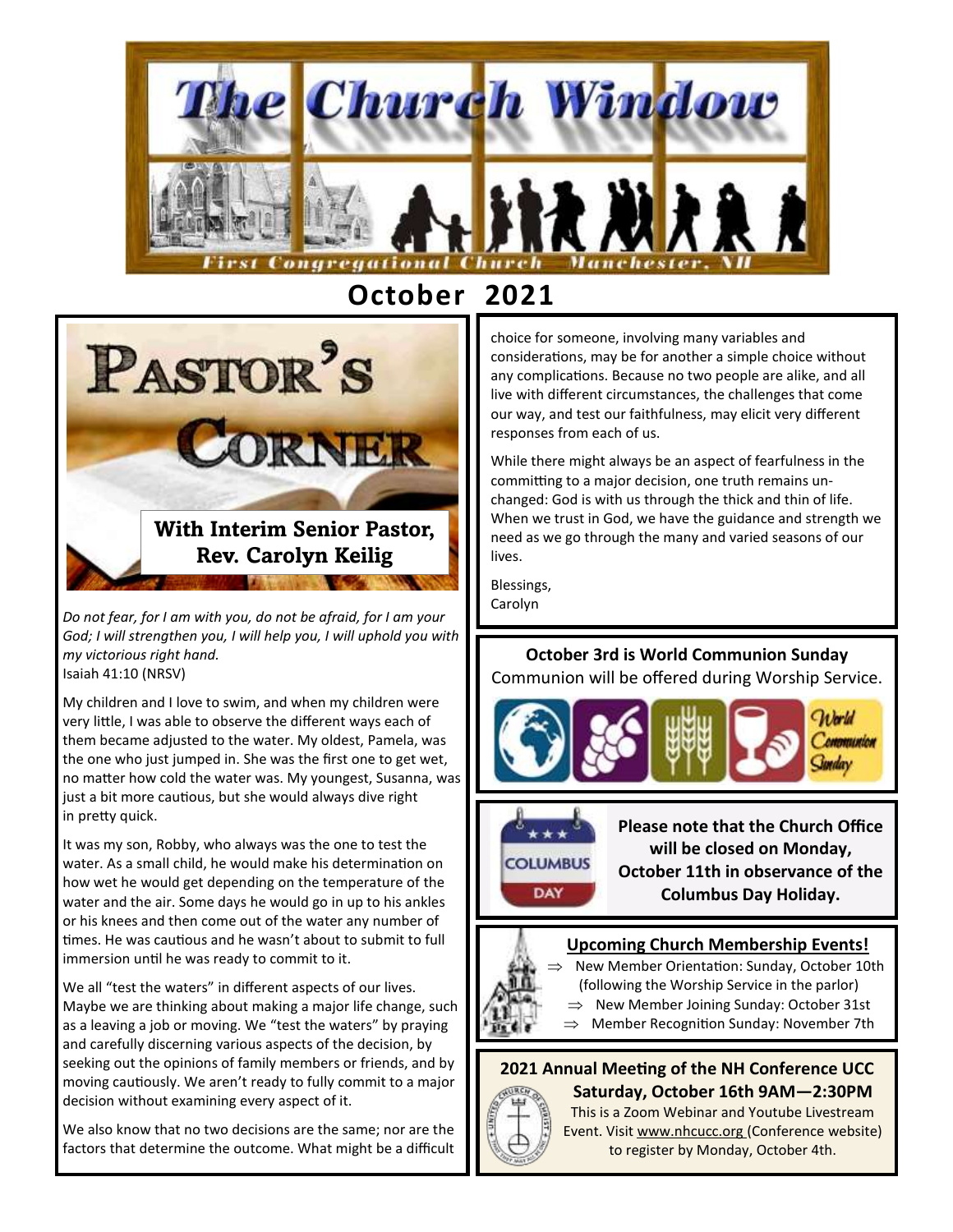# Senior Moments

*"You've got to accentuate the positive Eliminate the negative Latch on to the affirmative Don't mess with Mister in Between"*

Those are lyrics from a very old song that I thought of when I was preparing to write this article. I wanted to write a positive and happy article. We see and read enough of the negative. I want you all to think of all the positives in your life right now.

Here are mine:

I have two sons who both have good jobs and help me and care about me.

I have my best friend, Larry, who makes me laugh a lot.

I have my sister and brother-in-law whom I can turn to when I need advice.

I have a home and plenty of food.

I have the most wonderful church family who are supportive of me and who go above and beyond in their caring for and helping those in need.

Most importantly I have God and His son Jesus Christ who are with me 24/7. They are with me through my positives and negatives, and all I have to do is love them with all my heart and with all my soul and with all my strength and my neighbor as myself.

What are your positives? Accentuate them. Embrace them. There will always be negatives, but don't dwell on those. Solve them and get back to positives.

Rev. Barbara Papagian

## **Upcoming Committee Meetings**

**Please contact committee leaders to confirm location of meeting (Zoom or in-person).**

- **Mon, Oct. 4th 10AM Senior Fellowship Board Meeting**
- **Mon, Oct. 4th 6:30PM Deacons' Meeting**
- **Tues, Oct. 5th 6:30PM Membership Committee Meeting**
- **Wed, Oct. 6th 7PM Nominating Committee on Zoom**
- **Tues, Oct. 12th 6PM Church Council Meeting**
- **Tues, Oct. 12th 2PM Connecting the Congregation**
- **Mon, Oct. 18th 6:30PM Church Trustees' Meeting**
- **Thurs, Oct. 21st 6PM ReOpening Task Force**
- **Tues, Oct. 26th 6:30PM Outreach Committee Meeting**
	- **\* Chancel Choir & Bells at 7pm alternating Wednesdays \***

#### **FCC 2021 Picture Book Deadline—Oct. 24th!**

**The final deadline to submit your pictures for the Picture Book is Sunday, October 24th.** This will allow us time to print and assemble the book for distribution on Member Recognition

## **Upcoming Worship**

**With Rev. Barbara Papagian II** Sunday, October 3rd 10:00 AM

**Nineteenth Sunday after Pentecost World Communion Sunday—Communion Service Neighbors in Need Mission Offering \*\*\*\*\*\*\*\*\*\*\*\*\*\*\*\*\*\*\*\*\*\*\*\*\*\*\*\*\*\***

**Sunday, October 10th 10:00 AM**

**Twentieth Sunday after Pentecost Rev. Barbara Papagian Leads Worship New Member Orientation following Worship Service Stewardship Moment: Alyson McKay, Young Athletes Memorial Service for Barbara Hebert at 2PM \*\*\*\*\*\*\*\*\*\*\*\*\*\*\*\*\*\*\*\*\*\*\*\*\*\*\*\*\*\***

**Sunday, October 17th 10:00 AM**

**Twenty-first Sunday after Pentecost Stewardship Moment: Jennifer Plourde Baptism Service \*\*\*\*\*\*\*\*\*\*\*\*\*\*\*\*\*\*\*\*\*\*\*\*\*\*\*\*\*\***

**Sunday, October 24th 10:00 AM**

**Twenty-second Sunday after Pentecost Stewardship Moment: Bakersville School \*\*\*\*\*\*\*\*\*\*\*\*\*\*\*\*\*\*\*\*\*\*\*\*\*\*\*\*\*\***

**Sunday, October 31st 10:00 AM Twenty-third Sunday after Pentecost**

**New Member Joining Sunday Stewardship Moment: Elizabeth Blood**

## **\*FCC Yarn crafting\***



For veteran FCC yarn crafters, it's time to start to gather together the projects we've been

working on for this year's donations and the Holly Berry Fair. Please either drop them off at the church office or bring them by my home. For everyone else, this fall our church will give away Thanksgiving holiday baskets with hat and mitten sets for each child in the family. Most of the families have children in elementary school, plus their brothers and sisters. For the Angel Tree, we include a hat and mitten set for each child and a hat for each adult. These hat and mittens sets match the age and gender of each child. If you have donated your handiwork in the past, the children and their parents are very grateful. If you have not as yet, I am asking you to make and donate one set for an elementary age child. If making either a hat or a pair of mittens only is your preference, please include some of the

yarn, so other people can finish the set with coordinating colors. I also have yarn and patterns to help you with this ministry to the people of our city. AND, we are knitting for the Fair as well. **Please note, yarn donations would be especially welcome at this time!** —May we all stay safe, JoAnn Ward—

Sunday, November 7th. Please send your "selfie" to Lauren in the church office at: LHenderson@FCCManchesterNH.org. Pictures can be of individuals, couples, or families – it's up to you. Pam LeBlanc or Bill Jones will also be available on Sundays after the worship service to take your picture in the parlor!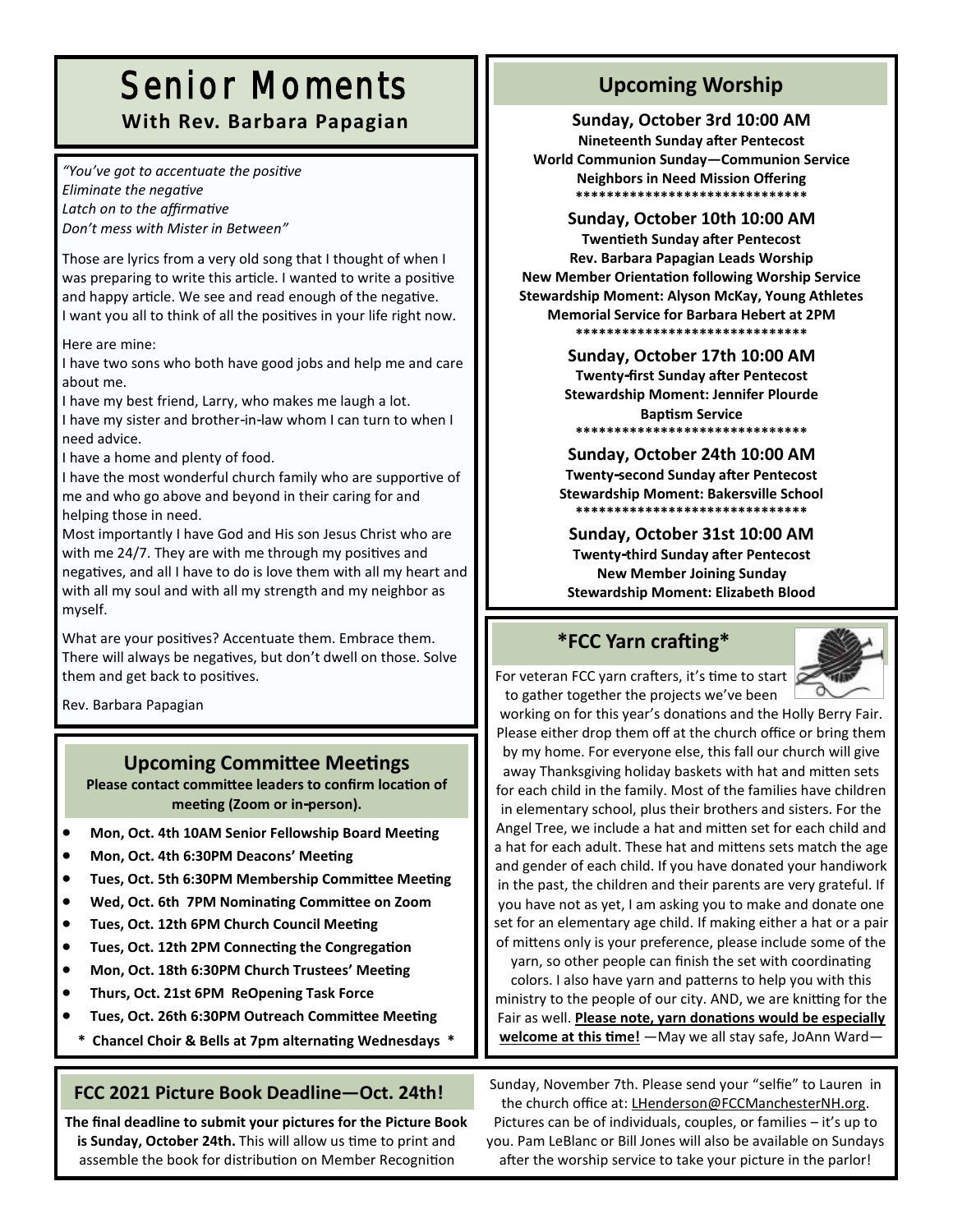

## **News from FCC Outreach**

October 2021

**Religious Response to Hunger Food Drive 2021 Thank you to all who donated to this annual food drive!** On Friday, Sept. 17th, John

Rowe, Sue Clement and Justin May loaded their cars with our donations and delivered them to Temple Adath Yeshurun in Manchester!



## *Outreach Update about Christmas in July at*

#### *Helping Hands!*

I delivered 28 handmade Christmas cards each with \$25 Walmart gift cards to Helping Hands on Tuesday, July 27th. Fran, our liaison,



read my explanatory note and handed out the gift cards at their weekly meeting on Thursday the  $29<sup>th</sup>$ . Due to active virus concerns, it seemed premature to hold our usual hour-long get-together with Christmas carols, refreshments and conversation. A much appreciated thank you card signed by all the residents was received soon thereafter*.—JoAnn Ward*

#### **SHOES & BOOTS FOR BAKERSVILLE SCHOOL!**



In past years we have provided boots and coats for kids at Hallsville. Bakersville has a source for coats but are in need of shoes (sneakers) and boots for many kids. The Outreach Committee has already supplied some sneakers to give them a start, but we are again asking the

congregation to participate. There is a signup sheet on the office window. We are asking for you to sign up for a specific size sneaker or boot so that we can provide what is needed. FCC



members are extremely generous and we thank you so much for providing so much for children in need.

## **Morning Watch Prayers on Facebook Monday thru Thursday mornings at 9AM**



Morning Watch on Facebook is being led by Rev. Barbara and Peter Perich. We welcome everyone Monday-Thursday mornings at 9am. To join us click on Morning Watch on the FCC Facebook page: www.Facebook.com/FCCManchester

## **\*COVID SAFETY INFORMATION\* These are our most recent guidelines for Worship Services as of 9/16/2021.**

*Being able to worship together again on Sunday mornings is not only spiritually fulfilling but paramount in being able to reconnect with one another and with God.  In light of this, the Re-Opening committee will continue to meet and adjust our Covid protocols.*

*In concurrence with the Church Council and the Deacons,                we believe that our established protocols will help ensure all our members and visitors will stay safe while worshipping with us and will allow us to continue to worship in-person each Sunday!  At the same time, we are aware that our church family includes children who are unable to be vaccinated, as well as those whose vaccination status is compromised because of health issues. Recognizing the increasing number of Covid cases in the* 

*Manchester area, including breakthrough cases of those who are vaccinated, we urge you to follow the protocols that have been established.*

*Let's continue to gather safely every Sunday and find the strength and guidance from God that we all need during these uncertain times.*

- *\*\* \*\* \*\* \*\* \*\* \*\* \*\* \*\* \*\* \*\* \*\* \*\* \*\**
- **Masks are strongly urged to protect everyone, following CDC recommendations.**
- **Social distancing indoors should be practiced. (Feel free to greet one another outdoors)**
- **If ramp access is needed, please ring the bell.**
- **Offerings may be left in the box located in the narthex and in plates by the exit doors.**
- **Hand sanitizer and wipes will be available.**
- **People may seat themselves in open pews.**
- **The Cradle Room is available but not staffed.**
- **We look forward to seeing everyone but urge you not to congregate inside the building at this time.**

*\*\* \*\* \*\* \*\* \*\* \*\* \*\* \*\* \*\* \*\* \*\* \*\* \*\** 

*- Thank you, The ReOpening Task Force, 9/16/21 -*



**Send Rev. Barbara your Prayer Requests each week to be included in the Sunday Worship Service.**

**BPapagian@FCCManchesterNH.org**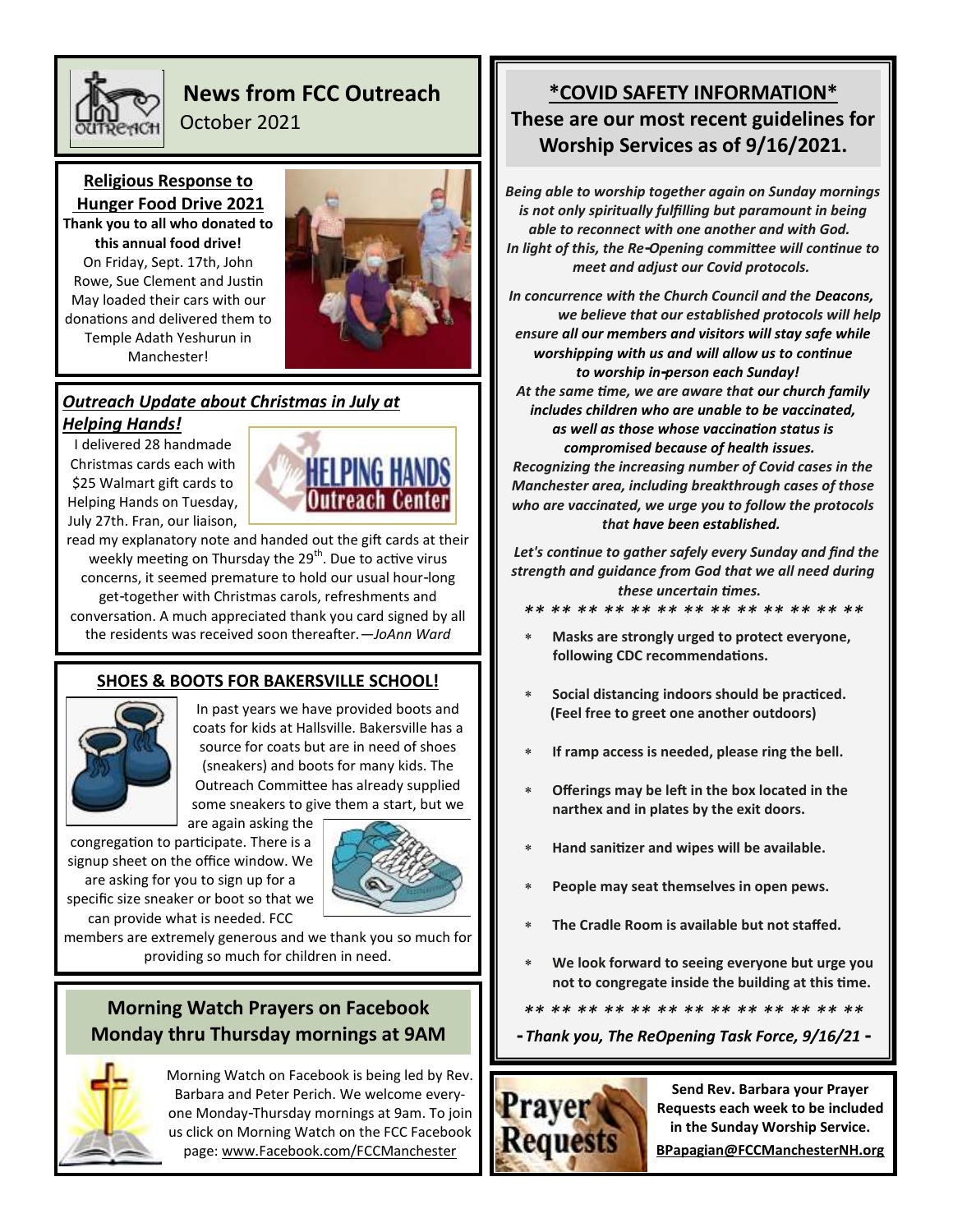

## **News from the HOME Team!** *Hands on Mission for Everyone*

In 2005 Hurricane Katrina ravaged New Orleans and the surrounding areas, a group of volunteers from FCC felt called to help "Hands On"! The group raised funds to support our trip and in 2006 that mission effort took place. For those of us who made that trip, either that year, or the following ones, it was a life

changing experience.

Each year we were hosted by a different church in the New Orleans area, enjoyed Southern Hospitality, wonderful pot luck welcome dinners, attended church services together, and listened to their own stories of Katrina.



A number of those volunteers wished to continue with our Hands on Mission, and we did so with various volunteer activities closer to home. The unused funds that were donated from this congregation, and personal family and friends, became H.O.M.E funds, which are used for the work we continue today.

One of our host churches, Little Farms UCC, sustained substantial damage to their sanctuary and education buildings during the recent Hurricane Ida. Their building is currently unusable. We have made a donation from the H.O.M.E funds in the amount of \$300, and have sent a personal note on behalf of our church family. Please keep them in your prayers as they replace their roof and repair the water damage.

\*\*\*\* \*\*\*\* \*\*\*\* \*\*\*\* \*\*\*\* \*\*\*\* \*\*\*\* \*\*\*\* \*\*\*\* \*\*\*\* \*\*\*\* \*\*\*\*

To celebrate our H.O.M.E. volunteers over the last 16 years we have a new notice board (see photo above)! Linda Bonetti made a handmade heading, and the board is located opposite the parlor doors in the back hall. The board currently features some of the work that has been done during Covid by H.O.M.E. volunteers in the Hollows garden, and our own Memory Garden, UpReach Therapeutic Riding Center, and The Meal Train… *CHECK US OUT!* 



We continue to keep in touch with notes and birthday cards to those who we are not seeing in person. Goodie bags with items such as iced tea, muffins, small meals, and a decorative bag of cookies were delivered early in the month. Soups and fresh farm items, as the weather started to feel more like fall, were provided for some elderly FCC friends.

24 cookie bags were made for choir and former virtual musicians! Peggy Neveu and Joan Currier packaged them in bags

with music notes, as the picture shows. Thanks to the response from our wonderful FCC bakers, we had extra cookies which were delivered to the UpReach office ladies, and also to Liberty House.

If you have questions about the Meal Train, please contact: Liz at 603-494-6785…. [liz-v@comcast.net](mailto:liz-v@comcast.net) or Peggy at 603-483-8388… frannys1@aol.com







 **Women's Connection News—**October 2021

**Our Zoom BINGO evening on September 23rd was in memory of Barbara Hebert.** She always joined in on past bingo games with lots of fun and laughter. We had nine ladies join in to share stories and play a special game in her memory. Multiple games were played and by the end of the evening, our big winner with bragging rights and a

beautiful hand made crown is Terri Pattee! Women's Connection is making a donation in Barbara's name to the

be sent to FCC and made out to FCC with "WC Barbara Hebert" in the memo. The ladies brainstormed some ideas of what to do for future get togethers…

### **We decided on Apple Picking October 3rd with a rain date of October 17th at Mack's Apples after church!**

Plan on bringing your own lunch with

arrival time of 12:30 pm to eat on Mack's picnic tables. If you are planning on attending please let Denise Beaurivage (beau.de@comcast.net) or Pam LeBlanc (blanclp@comcast.net) know through e-mail so more detailed information can be given.

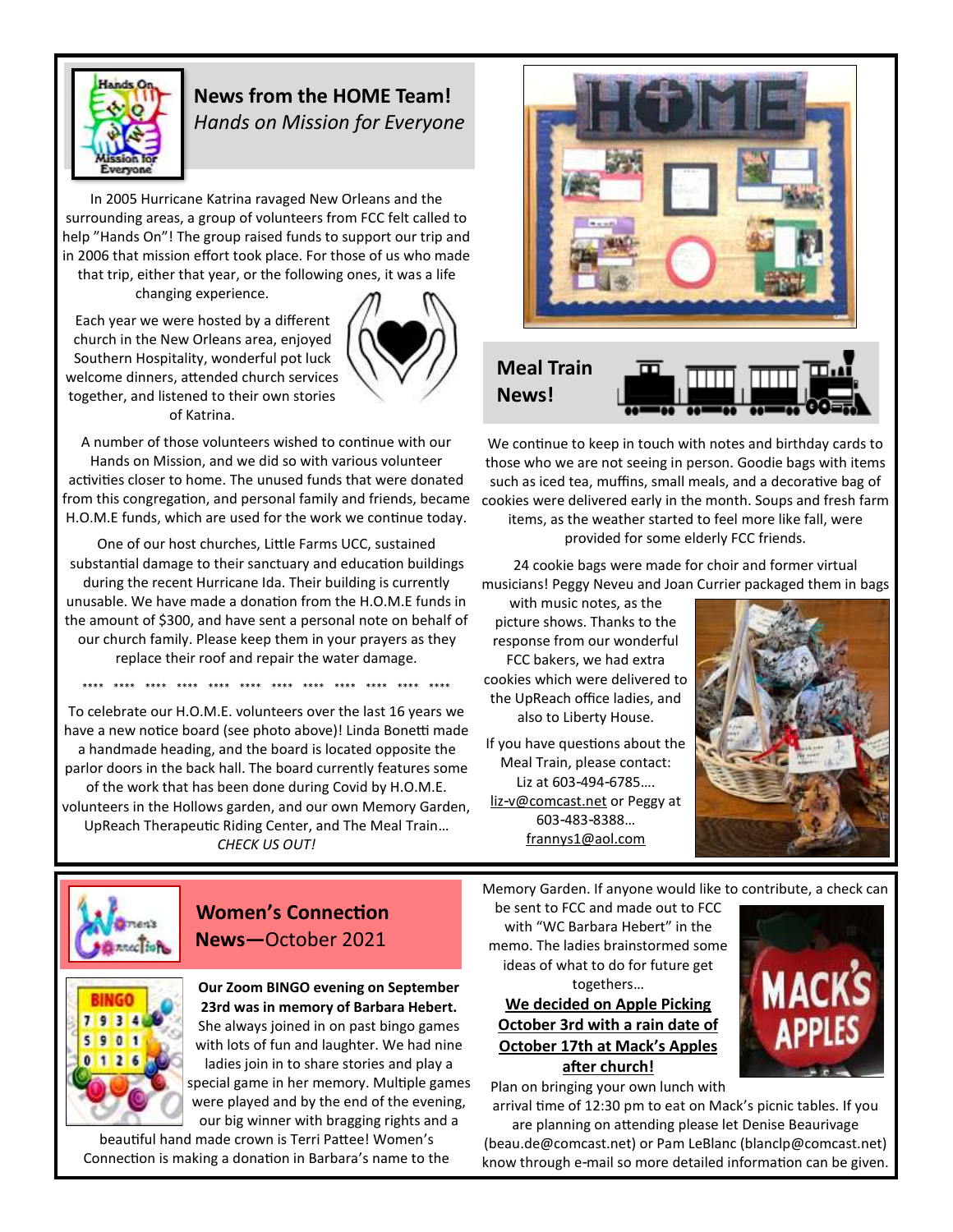## **First Church Orientation Invitation**

The Membership Team is inviting all new people who have been attending our virtual and in-person Church Services, Musical Offerings, Morning Watch and other events to join us for our first orientation of the new church season. We hope that you have enjoyed your worship experience with us during the pandemic time.

The orientation will take place on Sunday, October 10th, in the parlor for about an hour following the worship service. The parlor is located across the hall from the main sanctuary. We will serve light refreshments, and we hope that this opportunity to get to meet you will be fun and allow you to get to know us a little better too. You will have a chance to meet the members of the Membership Team and our new Interim Minister Rev.

Carolyn Keilig.

At this orientation, we will introduce you to events happening at our church, how you can become involved in the life of the church, and discuss how you can become a member of our church if you are interested in doing so. You will have a chance to ask questions and get acquainted with the ministries at First Congregational Church.

We encourage you to wear a mask and we will follow good social distancing practices.

In the event you are interested in learning more about our church and possible membership, but you are not comfortable attending the orientation in-person, we would ask you to please contact one of the following people to discuss your interest:

- Bill Jones, Co-chair Membership Team wjones0615@comcast.net
- Ellie Stetson , Co-chair Membership Team ebstetson@aol.com
- Rev. Carolyn Keilig, Interim Minister ckeilig@fccmanchesternh.org

## *\*Are you interested in becoming a member at First Congregational Church?\**

**Church membership may mean different things to different people. First Church has a lot to offer. You're invited to join our church!**

**We are a community of faith where… We worship together We pray together We sing together We work together We serve others together We learn together We have fun together We care for one another, the local community, people around us, and our worldwide community.**

#### *There is something for everyone at First Congregational Church*

Nursery and Child Care Mission Projects Children's Sermons Church School Classes **Community Outreach Community Outreach Community Outreach** Children's Choirs **Adult Choirs Adult Choirs** Children & Sabbath Handbell Choirs Service of Prayer & Healing Study and Fellowship Groups Women's Connection Senior Citizens Programs and Activities Quilting for Baptisms, Knitting Book Club & Book Exchange Morning Bible study on Zoom

"First Church has been a welcome home for our growing family. Through life's craziness, we know we can lean on the support of the church community, and we especially love the children's programming for our little ones. We feel truly blessed to be members at First Church." - Lauren & Adam Peithmann

"I love First Church for all the wonderful, kind and caring people, the fabulous music and meaningful sermons. I grew up in this church and it never ceases to amaze me how uplifting it is to spend time with my church family. In these challenging times, surrounded by all the negative aspects of the world, it is my time at First Church that helps me "recharge" my spirit with faith and hope for the coming week!" - Sue Hannigen

**Orientation for people interested in membership is Sun., October 10th following worship in the Church parlor. Our next Joining is Sunday, October 31, 2021 at our 10:00am service. Contact: Ellie Stetson at [ebstetson@aol.com,](mailto:ebstetson@aol.com) Bill Jones at [wjones0615@comcast.net](mailto:wjones0615@comcast.net) or The Church office 625-5093**



"We visited several churches after moving to Manchester. In our worship at First Church we were overwhelmed by the great preaching, the magnificent music and the very welcoming congregation. We feel truly blessed to have been led to membership at First Church." - Ross & Marion Palmes

"First Church is our church home because it has always been an inviting and welcoming place for me and my family. We have made great faith-based relationships and connections with all ages throughout the church through our involvement with different committees, events and programs such as Sunday School, Choir, Vacation Bible School, and the Women's' Connection group. First Church is where we found our extended family!" - Jennifer Longval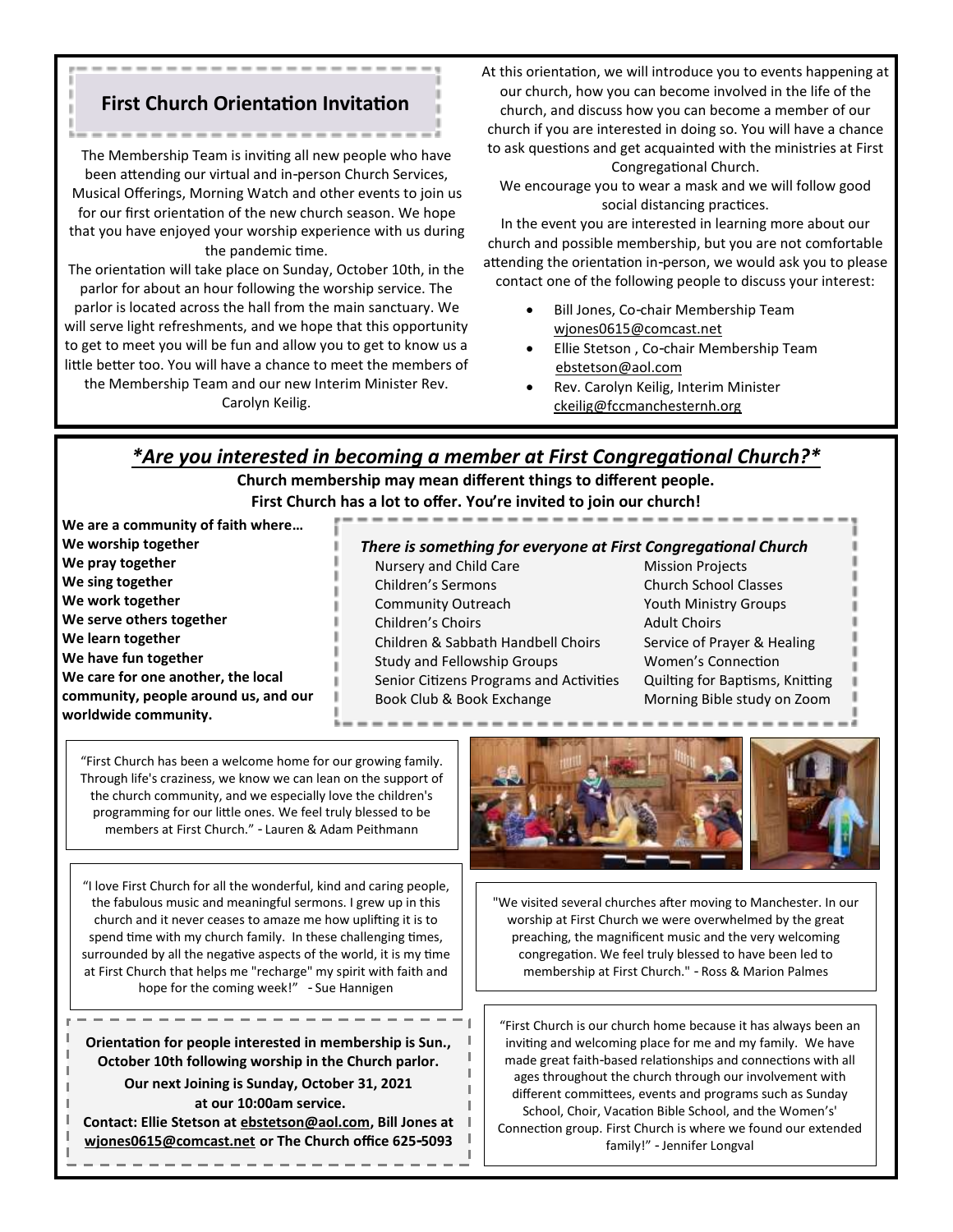

## **Open and Affirming Committee News —** October 2021

**"The steadfast love of the Lord never ceases, his mercies never come to an end; they are new every morning; great is your faithfulness." Lamentations 3: 22-23**

The ongoing challenges of living with Covid-19 have impacted all of us in so many ways. Members of the Open and Affirming Committee encourage members of our congregation to register for the upcoming NHCUCC Annual Meeting on Saturday, October

16, on Zoom. The conference theme, "Building Beloved Community" aligns with the promises expressed in our FCC Open and Affirming Covenant. Keynote speaker Rev. Dr. Sarah Lund serves on the national UCC staff and is the Minister of Disabilities and Mental Health Justice.

The conference summary states, "She will share tools that facilitate bringing about justice and transformation through faithful, loving relationships that build beloved community." We look forward to hearing her messages of hope and the role of faith in rebuilding connections and promoting healing and understanding. There is a registration link included in the NHCUCC Weekly News, [www.NHCUCC.org.](https:www.nhcucc.org)

The committee met in September to review ongoing efforts and establish goals and plans for the new church year. Look for updates in the FCC Friday Link. Our group anticipates continuing with Zoom meetings during the fall months. Please contact Carol Soucy for the Zoom link if you'd like to attend the meeting. [\(carolsoucy@comcast.net](mailto:carolsoucy@comcast.net) or 603-591-6387) Also, feel free to contact Carol or other committee members if you have questions or suggestions about Open and Affirming's plans for the new church year. The October meeting is scheduled for Sunday, October 24th at 1:00 pm on Zoom.

#### **Open and Affirming Committee**

Elizabeth Blood, Jeanine Finefrock, Jeffrey Frye, Karen Hawver, John and Kathy Rowe, and Carol Soucy, Chair



## *Neighbors in Need Special Mission Offering*  **Sunday, October 3rd**

Neighbors in Need (NIN) is a special mission offering of the United Church of Christ that supports ministries of justice and compassion throughout the United States. One-third of NIN

funds support the [Council for American Indian Minis](http://www.ucc.org/faq_what_is_caim)[try](http://www.ucc.org/faq_what_is_caim) (CAIM). Two-thirds of this offering is used by the UCC's Justice and Witness Ministries (JWM) to support a variety of justice initiatives, advocacy efforts, and direct service projects through grants. Neighbors in Need grants are awarded to UCC

churches and organizations doing justice work in their communities. These grants fund projects whose work ranges from direct service to community organizing and advocacy to address systemic injustice. This year, special consideration will

be given to projects focusing on serving our immigrant neighbors and communities. Envelopes are in pews or you can go directly to www.ucc.org to make your donation online.

## **Families have recently been returning to our Food**

Pantry!... If you would like to help us keep it stocked please call the office before you stop by! (625-5093)

**Non Perishable Items We Need:** boxed milk, peanut butter,

dry pasta, pasta sauce, canned pasta, canned vegetables, soup, cereal bars, Hormel Meals, cereal, pudding cups, fruit cups /canned fruit, mac & cheese, crackers, canned meats: tuna, ham, or chicken, breakfast bars & oatmeal





## *If you are not able to drive to church on Sunday mornings, we have something new just for you!*

The Outreach Committee and the Membership Team are starting a new endeavor that they are very excited about. The joint committees are preparing to match people who need rides with those who are willing to give rides to Sunday morning worship services. Riders and drivers will need to establish any Covid-19 safety and proper distancing expectations. If you would like to attend church and need a ride, please

call Carolyn Lane or Marsha Neubert. They will set you up with a volunteer driver. The plan would be that once the relationships have been established, riders and drivers would

communicate with each other directly to ensure the need for a ride and the availability of the driver. Please contact Marsha and Carolyn in advance so they have time to make the

arrangements. For any last minute and unexpected needs for a ride, please call them by Wednesday or Thursday of a given week. Drivers will be needed in order for this new initiative to work effectively. Please call Carolyn or Marsha at their respective phone numbers to offer your assistance.

Thank you Carolyn and Marsha for your coordination of this meaningful service for our congregation!

- Carolyn Lane, Outreach Committee 603-232-1021
- Marsha Neubert, Membership Team 603-669-2502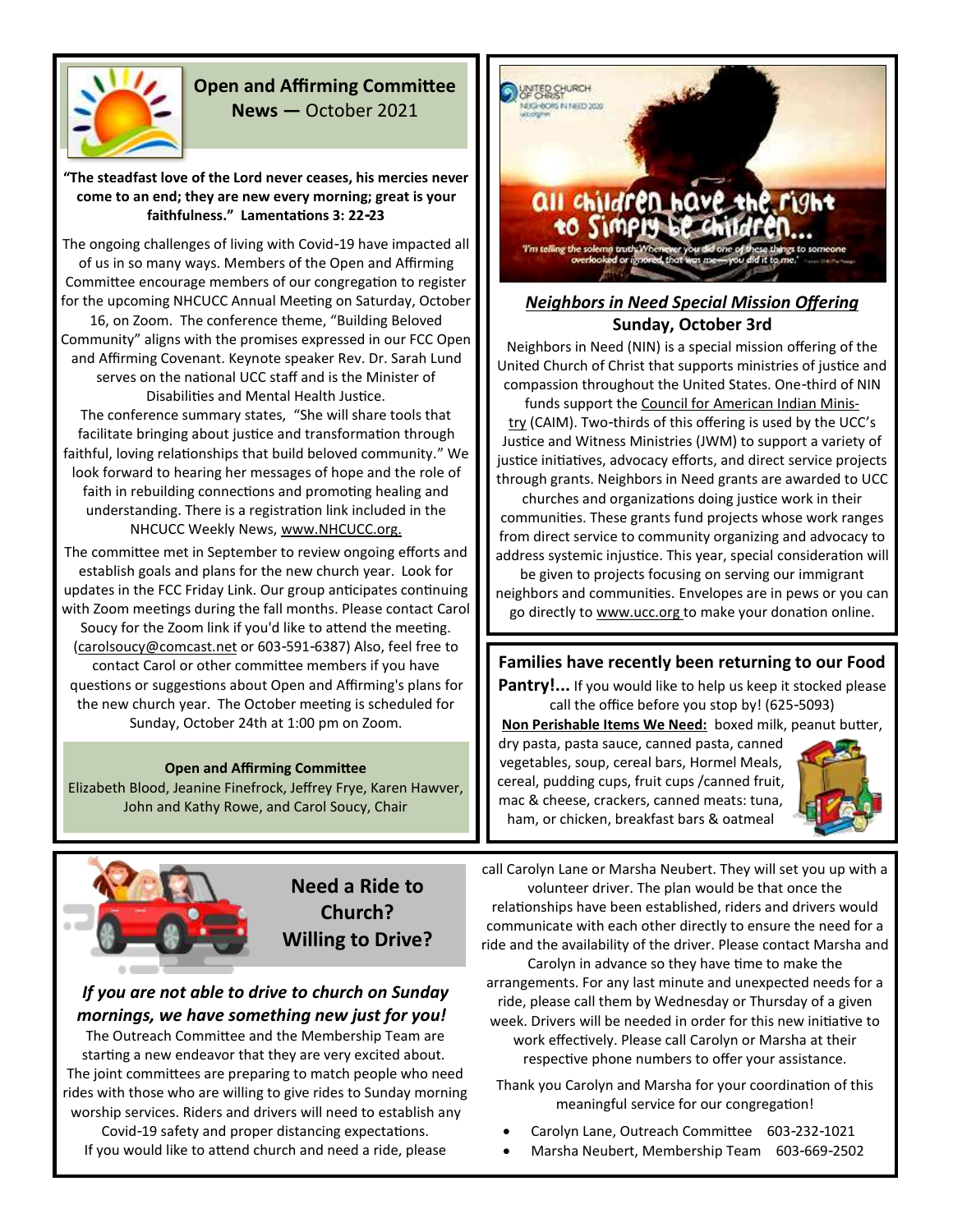## **This month at FCC**

**Activities, dates and times are subject to change. Please refer to the printed calendars by the office or go to www.fccmanchesternh.org**

| <b>OCTOBER</b>                                              | Sunday, October 24th                                                                                                      |
|-------------------------------------------------------------|---------------------------------------------------------------------------------------------------------------------------|
| Friday, October 1st No Church Activities Scheduled          | 10:00 AM Worship Service & Stewardship Moment                                                                             |
| Saturday, October 2nd No Church Activities Scheduled        | 1:00PM Open & Affirming Committee on Zoom                                                                                 |
| Sunday, October 3rd-World Communion Sunday                  | *Picture Submission for Photo Directory Deadline*                                                                         |
| 10:00 AM Worship Service, Communion & Stewardship Moment    | Monday, October 25th                                                                                                      |
| 12:30 PM Women's Connection Lunch & Apple Picking at Mack's | 9:00 AM "Morning Watch Prayers" on Facebook                                                                               |
| Monday, October 4th                                         | Tuesday, October 26th                                                                                                     |
| 9:00 AM "Morning Watch Prayers" on Facebook                 | 9:00 AM "Morning Watch Prayers" on Facebook                                                                               |
| 10:00 AM Senior Fellowship Board Meeting                    | 10:00 AM Staff Meeting                                                                                                    |
| 6:30 PM Deacons' Meeting                                    | 6:30 PM Outreach Committee Meeting                                                                                        |
| <b>Tuesday, October 5th</b>                                 | <b>Wednesday, October 27th</b>                                                                                            |
| 9:00 AM "Morning Watch Prayers" on Facebook                 | 9:00 AM "Morning Watch Prayers" on Facebook                                                                               |
| 10:00 AM Staff Meeting                                      | 9:00 AM FOOS Prepare the Window                                                                                           |
| 6:30 PM Membership Committee Meeting                        | Thursday, October 28th                                                                                                    |
| <b>Wednesday, October 6th</b>                               | 9:00 AM "Morning Watch Prayers" on Facebook                                                                               |
| 9:00 AM "Morning Watch Prayers" on Facebook                 | Friday, October 29th No Church Activities Scheduled                                                                       |
| 7:00 PM Chancel Choir in the Sanctuary                      | Saturday, October 30th No Church Activities Scheduled                                                                     |
| 7:00 PM Nominating Committee on Zoom                        | Sunday, October 31st-New Member Joining Sunday                                                                            |
| Thursday, October 7th                                       | 10:00 AM Worship Service & Stewardship Moment                                                                             |
| 9:00 AM "Morning Watch Prayers" on Facebook                 |                                                                                                                           |
| Friday, October 8th No Church Activities Scheduled          | Holly Berry Fair News-October 2021                                                                                        |
| Saturday, October 9th No Church Activities Scheduled        |                                                                                                                           |
| Sunday, October 10th                                        | This announcement is to let everyone know that                                                                            |
| 10:00 AM Worship Service & Stewardship Moment               | the all-church Fair has been postponed once again                                                                         |
| 11:15 AM New Member Orientation                             | in order to keep everyone healthy and safe. We hope                                                                       |
| 2:00 PM Memorial Service for Barbara Hebert                 | everyone understands and will continue to help out next                                                                   |
| Monday, October 11th  Office Closed for Columbus Day        | year (2022). Watch the Friday Link for other developments.                                                                |
| Tuesday, October 12th                                       | You know what they say"The third time is a charm!"                                                                        |
| 9:00 AM "Morning Watch Prayers" on Facebook                 | To all Holly Berry Fair Organizers and Crafters,                                                                          |
| 10:00 AM Staff Meeting                                      | Peggy and I have some news that most of you probably have                                                                 |
| 2:00 PM Connecting the Congregational Meeting               | already figured out that we have cancelled the fair for this                                                              |
| 6:00 PM Church Council                                      | November 20th, 2021. The Reopening Committee meet on                                                                      |
| <b>Wednesday, October 13th</b>                              | Thursday evening and discussed the fair possibilities. With the                                                           |
| 9:00 AM "Morning Watch Prayers" on Facebook                 | Covid numbers going up, not letting the congregation have                                                                 |
| Thursday, October 14th                                      | fellowship after church and having to wear masks was part of                                                              |
| 9:00 AM "Morning Watch Prayers" on Facebook                 | the discussion.                                                                                                           |
| Friday, October 15th No Church Activities Scheduled         | The committee wanted to wait and talk with us and were not                                                                |
| Saturday, October 16th                                      | going to give us and answer until the end of the month. We are                                                            |
| 9:00 AM NHCUCC Annual Meeting-Virtual (pre-register)        | already past our own timeline to get publicity out, posters                                                               |
| Sunday, October 17th                                        | made, and touch base with all of you wonderful people who                                                                 |
| 10:00 AM Worship Service & Baptism (tentative)              | have been with us for two years now trying to get this fair off                                                           |
| Monday, October 18th                                        | the ground. We could not wait until the end of the month so                                                               |
| 9:00 AM "Morning Watch Prayers" on Facebook                 | we made the decision for the committee.                                                                                   |
| 6:30 PM Trustees Meeting                                    | We want to let you know how much we appreciate all of you                                                                 |
| Tuesday, October 19th                                       | offering to be a major part of this fair. Without all of you we                                                           |
| 9:00 AM "Morning Watch Prayers" on Facebook                 |                                                                                                                           |
| 10:00 AM Staff Meeting<br><b>Wednesday, October 20th</b>    | couldn't do it and we hope that all of you will be able to<br>participate next year. We will be discussing a date for the |
| 9:00 AM "Morning Watch Prayers" on Facebook                 | 2022 fair at a later date. But we will have this fair one way                                                             |
| Thursday, October 21st                                      |                                                                                                                           |
| 9:00 AM "Morning Watch Prayers" on Facebook                 | or another. Stay safe and healthy. - Hugs and Blessings, Peggy<br>& Pam                                                   |
| 6:00 PM ReOpening Task Force Zoom                           | Update: We met with Reopening Committee on 9/23. We're                                                                    |
| Friday, October 22nd<br>No Church Activities Scheduled      | now going to sell our crafts after Worship on 12/5! More                                                                  |
| Saturday, October 23rd No Church Activities Scheduled       |                                                                                                                           |
|                                                             | details coming! There will be a "preview" set up on 11/14!!!                                                              |